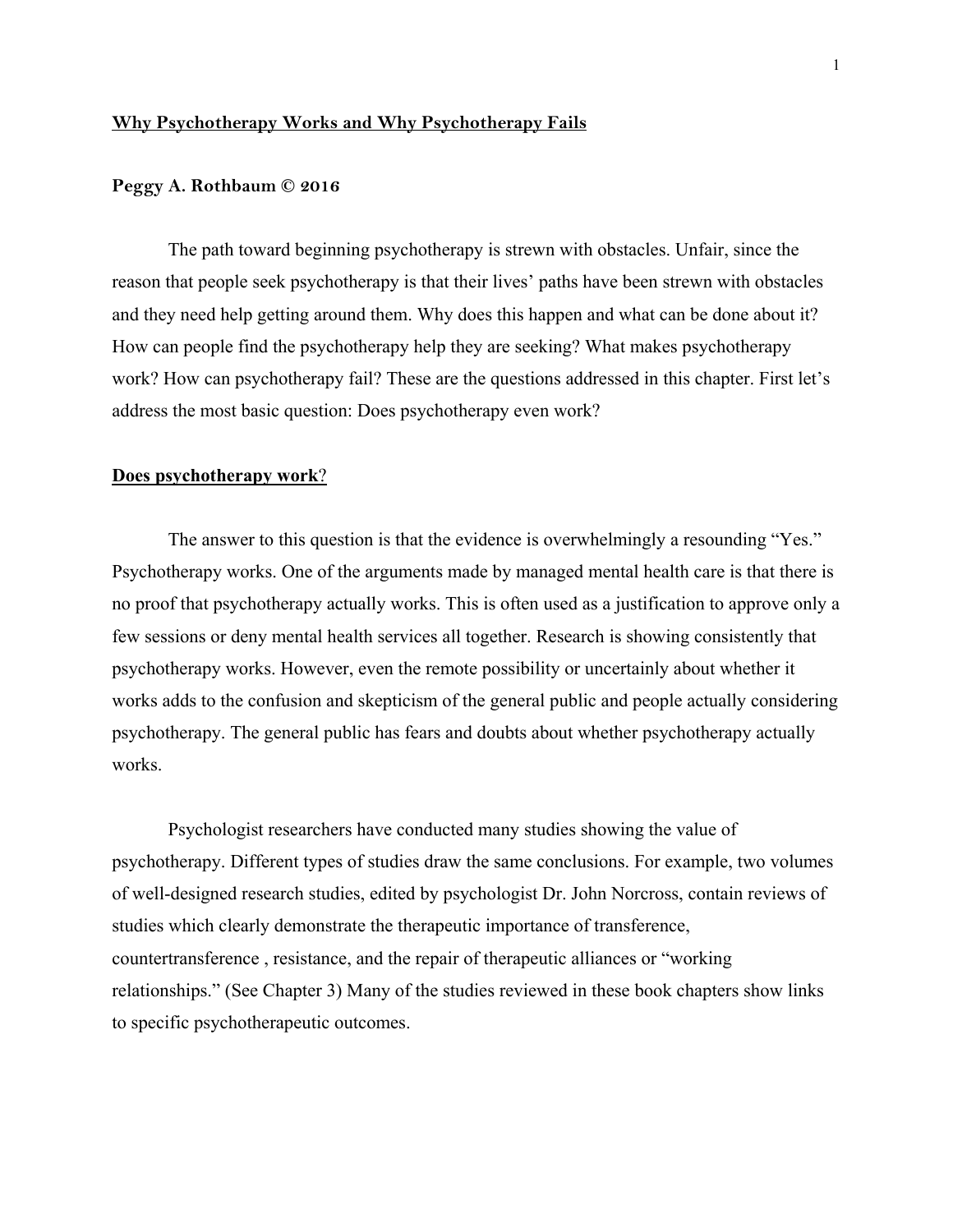Psychologist Dr. Jonathan Shedler and colleagues reviewed and analyzed hundreds of studies and demonstrated that psychodynamic psychotherapy is extremely effective. In fact, psychotherapy that included aspects of psychodynamic psychotherapy is more effective than those that do not include those aspects. (https://www.apa.org/pubs/journals/releases/amp-65-2- 98.pdf and jonathanshedler.com)

Psychodynamic psychotherapy is defined as psychotherapy that includes the following features (which are discussed in Chapter 3 of this book):

1. Focus on affect and expression of emotions (instead of behavior or intellectual thoughts)

 2. Exploration of attempts to avoid distressing thoughts and feelings (including defenses, resistance, the unconscious)

3. Identification of recurring themes and patterns (transference , countertransference, reenactments)

4. Discussion of experiences with developmental focus (looking at how the past has helped to form the present)

5. Focus on interpersonal relations (object relations and attachment)

6. Focus on the therapy relationship (the patient-psychotherapist relationship)

7. Exploration of fantasy life (dreams, desires, fears, daydreams) that is put into words and brought forward rather than trying to reduce its presence or learning to think about something else.

Even the popular press understands the importance of the unconscious and the role that it plays in everyday life (deBecker, 1997; Gladwell, 2005; Duhigg, 2012; Mlodinow, 2012). This is a different psychotherapy than getting advice, modifying thoughts, having steps or tasks to complete in order to make changes in behavior, or chatting, although behavior is still very important. This type of psychotherapy gets to the heart of matters that are of concern. Emotions and how they are recognized (or not) and expressed (or not) in various ways are the focus of this work. It takes a well trained and experienced psychotherapist as tour guide and a dedicated patient to do this work. But it is worth it, and the research data support this conclusion.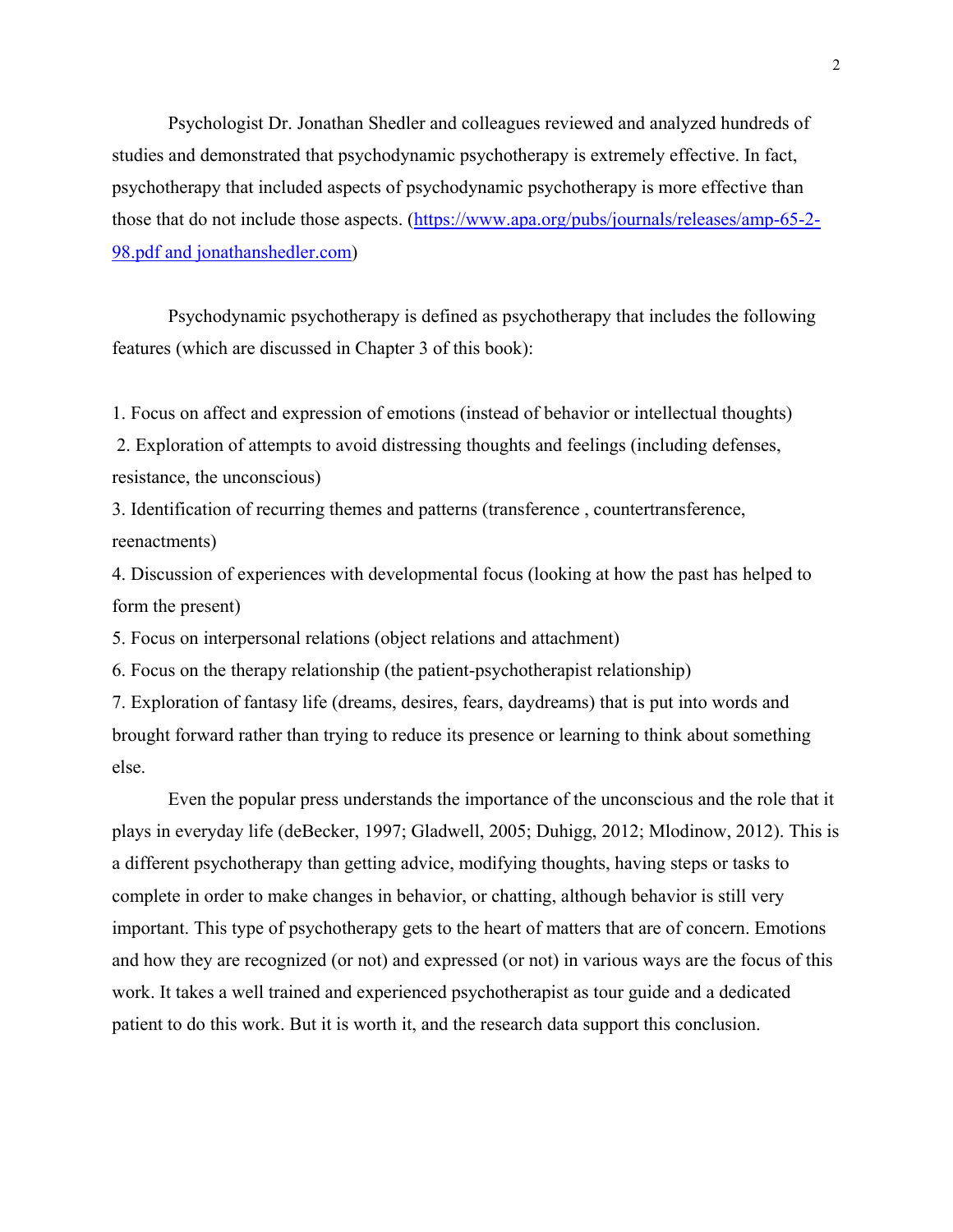So yes, psychotherapy works. Psychologist researchers are conducting more and more evidence -based studies to demonstrate that psychotherapy works. Good news, because in our country there is an incredible need for it. Depression is the number one health care cost for employers, with anxiety just behind it. But direct health care costs aren't the only concern (APA, 2011). These and other behavioral health conditions also have hidden costs, decreasing productivity and increasing sick-day use, for example. Another statistic is that approximately 40 million American adults ages 18 and older, or about 18.1 percent of people in this age group in a given year, have an anxiety disorder. (NIMH)

# **The psychotherapist's contribution to why psychotherapy works and why psychotherapy fails.**

How does one tell what should and should not be expected from a psychologist? There is some discussion in Chapter 1 of this book about whom to trust. There are some basics that are mandatory for the psychologist: being kind, responding to feedback about how the psychotherapy is working for the patient, not being chronically late to or regularly canceling client appointments, and being too aggressive or not being assertive enough in response to the patient's requests about what they need. The book How to Fail as a Therapist: 50 Ways to Damage your Patients by psychologists Drs. Schwartz and Flowers can be used as a checklist by patients well as psychotherapists. However, these sorts of errors are in cognition, problem solving, or thinking. These are, if you will, easier types of errors. The more difficult errors, just as is true with the more difficult aspects of psychotherapy, are those related to feelings and the unconscious in the psychotherapist (see Chapter 3). This is the part of psychotherapy that is the most demanding of the heart and soul of a psychotherapist. In most cases, making errors, if they are addressed and corrected, does not have to mean a failed psychotherapy. The psychologist has to be willing to recognize and self-correct and acknowledge errors to the patient, so that they can continue to work together.

Most important, the working relationship, the "therapeutic alliance", between the psychotherapist and the patient, is the key to successful psychotherapy. This point seems obvious, but it has been called into question by managed care and insurance companies seeking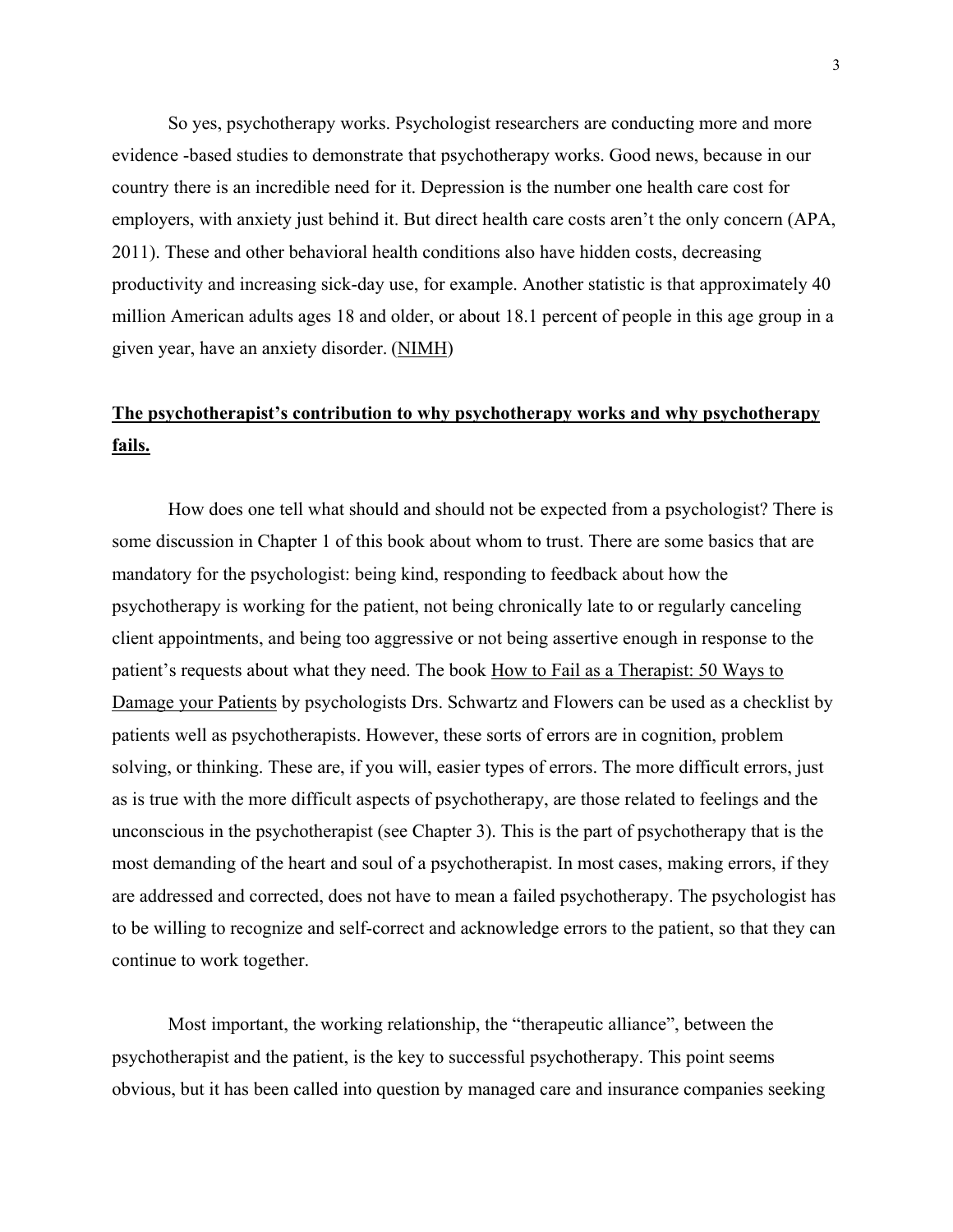to reduce benefits and shunt patients to providers of their choice. The psychotherapist is the partner, guide, mirror, cheerleader, improved parental figure along the road of crisis resolution, anxiety reduction, self-understanding, fulfillment, and other sought-after goals. Again, this seems obvious, but some approaches to psychology, such as strict behaviorism (You have probably heard of B.F. Skinner) and some cognitive behavioral psychotherapies, minimized the importance of the relationship in the past. Psychologist Dr. John Norcross edited a 400-plus page book, Psychotherapy Relationships that Work, in which he reviewed thousands of research studies showing, for example, the importance of different aspects of the patient psychotherapist relationship. This includes how the psychologist deals with transference and counter transference, resistance, impasses (particularly difficult parts of the process) in psychotherapy, and the need for empathy on the part of the psychotherapist, to name a few. This is precisely what managed care disrupts, which has negative implications for the outcome of psychotherapy. (See chapters 3 and 10 of this book.)

Psychotherapy is hard work for the patient and often for the psychologist. Patients often present with difficult circumstances which require not only background education, skill and insight as a psychotherapist, but tolerance. Transference is very powerful and it can be an important tool, an annoying distracter, or it can completely get in the way of psychotherapy. It is the job of the psychologist to attempt to use it as a growth enhancing tool. If you will remember, from Chapter 3, transference is exactly what the word means. The feelings or behaviors from one situation or relationship are "transferred" onto another situation or relationship. This can be seen in feelings or behavior or both. It can be very powerful. Some patient stories are heartbreaking, terrifying, hard to hear, or evoke a reaction, or countertransference (see Chapter 3), in the psychotherapist. We as psychotherapists run the risk of missing important information or not hearing what the patient needs or is saying if we get too caught up in our own transferences. It is our responsibility to deal with our own feelings which occur as a normal part of working with patients. And since research conducted by Dr. Andersen and colleagues (2006, 2007) has shown that transference is real and that the unconscious is very powerful, it is also helpful to have backup and input from others doing the same work.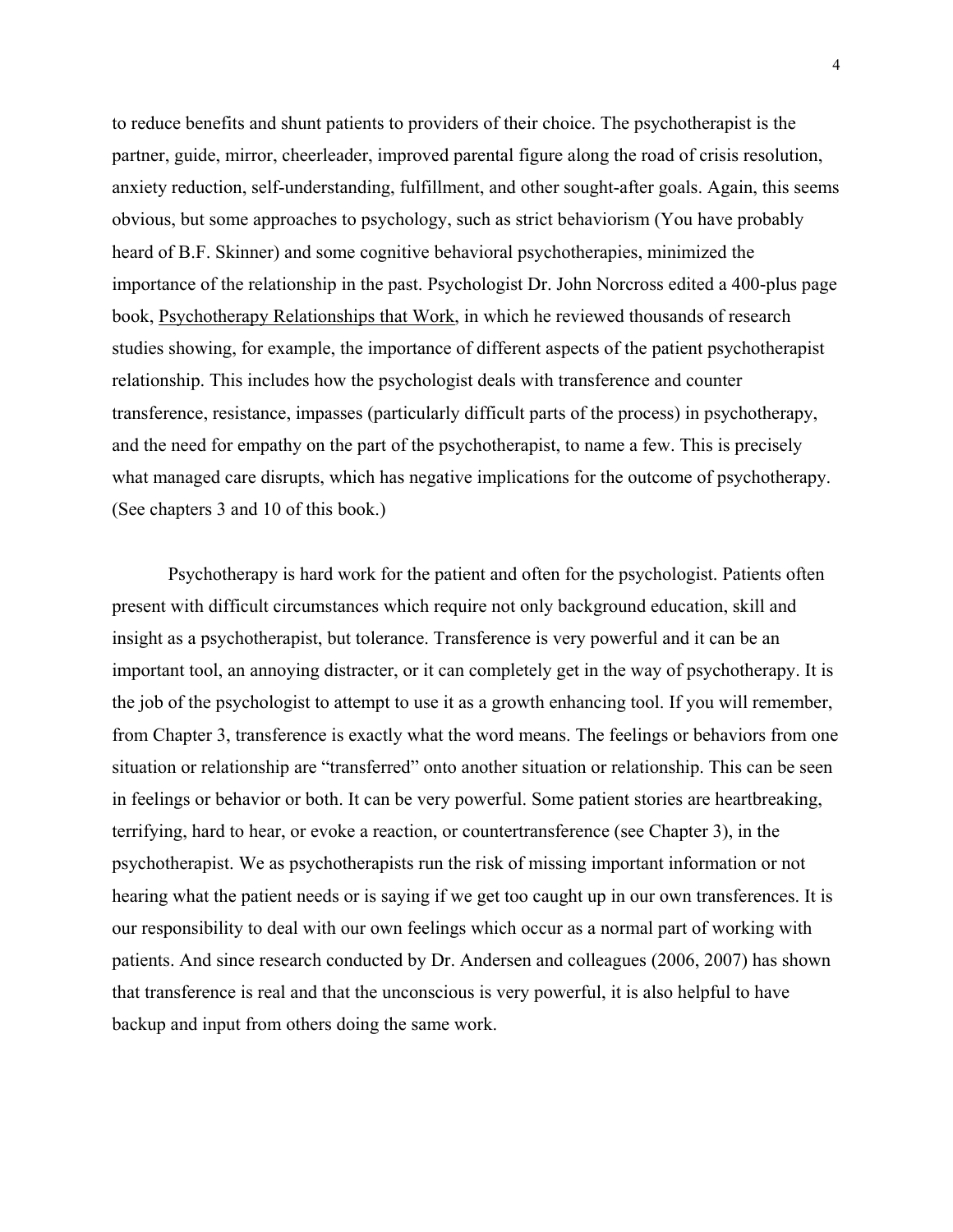Negative transference from the patient, as discussed in Chapter 3, can be annoying, disruptive, infuriating, and a whole host of other feelings. Being able to hold steady as a psychotherapist, and stay with the patient (if the patient is willing to do so) to work through negative transference can be a real challenge. This means working through impasses where the psychotherapy seems to have stalled, which also is a real challenge for the patient and the psychotherapist. It all requires a leap of faith by the patient. Of the patient and the psychotherapist, the latter is really the only one who knows that there is life on the other side of the leap. Patients have not seen yet the possibilities of who they can become. For a period of time, the psychotherapist is the one who holds the key to the patients' dreams. On the other hand, glowing positive transference, when the psychotherapist is idealized and put on a pedestal, may be enjoyable and flattering, but it is unrealistic, does not contribute to the patient's growth, and can also be difficult to work through. Learning to deal with transference and other aspects of the unconscious is very important for success as a psychotherapist.

Not knowing how to help patients get past their resistances, which are often, but not always, unconscious, is also a way that the psychotherapist can contribute to the failure of psychotherapy. Resistance is not the "fault" of the patient and it is the responsibility of the psychotherapist to guide the patient through overcoming it. Our defenses, such as resistance, protect us from stress and help to keep us alive. They are unconsciously and brilliantly constructed to do so. We all have them. We all need them. It makes absolutely no sense to say that someone is "defensive." That is, until they get in the way. They may have protected us, and done a good job of it, but in time we may no longer need them. Then they can stop us from growing and reaching our fullest potential. As working resistances through is part of the core work of psychotherapy, they can get in the way of growth in the process too. It is hard work to help patients see that it is not that they are finished with psychotherapy, or that the psychotherapist is not incompetent, but that they can go further than they have ever been before or can imagine going towards achieving their life goals. They can work through what feels like being "stuck," and it is worth it to keep going. Psychologists are responsible for our own resistances so that they don't get in the way of helping the patients with theirs.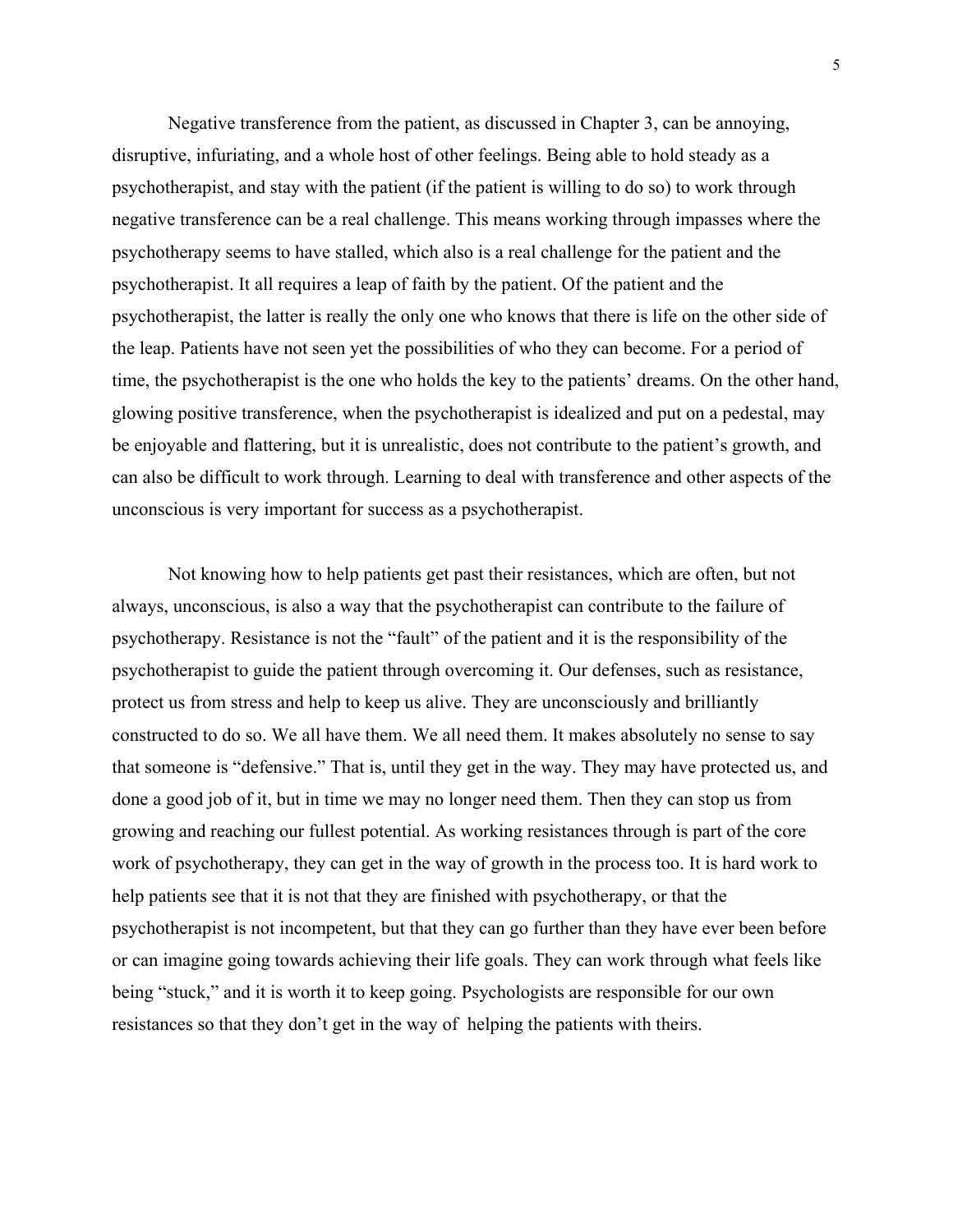### Does training matter?

As a practicing ("licensed") psychologist, this is a question that comes up all of the time. What is the difference among all of the myriad people calling themselves psychotherapists and does it even matter? As a researcher, my first inclination is always to look at the literature. What have others written on whatever topic it is that I am trying to better understand? Did someone else already answer the question? So, I did that first.

The descriptions of the various mental health professions that I read about do not seem to me that they would be of help if I was a consumer, looking for psychotherapy for the first time, perhaps in a crisis, or at the very least under a lot of stress. The descriptions of the different professionals basically all say the same thing: They describe the training and then conclude with the type of psychotherapy that the professional is qualified to do. Are they? And by whose standards? How, as a consumer, would I ever be able to sort through all of this information? And why would anyone trust my conclusions over someone in another profession? I certainly wouldn't be able to do it. *And what makes me right?* So, now what? If I am writing a book on psychotherapy, part of my job is to answer this question: Why was training to be a psychologist to do psychotherapy the best choice for me? How can I convey that to the public?

I decided to use my own experience as a basis for discussion here. For me, as for the rest of us, this is from where my opinions originate. I try to be "objective" but I, like everyone else, make my own choices based on what I perceive to be the important facts and issues. In this case, I chose to go to graduate school in psychology because training as a psychologist, rather than as a social worker or as a nurse, seems more directly relevant to being a psychotherapist.

Getting accepted into graduate school in psychology is very competitive, and after acceptance into a graduate program, the road to completion is challenging and long. I had to take additional coursework and get an extra, not-particularly-wanted Master's degree before I got accepted. This is not totally unusual, although not everyone has to go to these lengths. The classes in psychology graduate school are small, typically eight to 10 students, and the attention received from professors is personalized and intensive. It took a long time (seven years). This is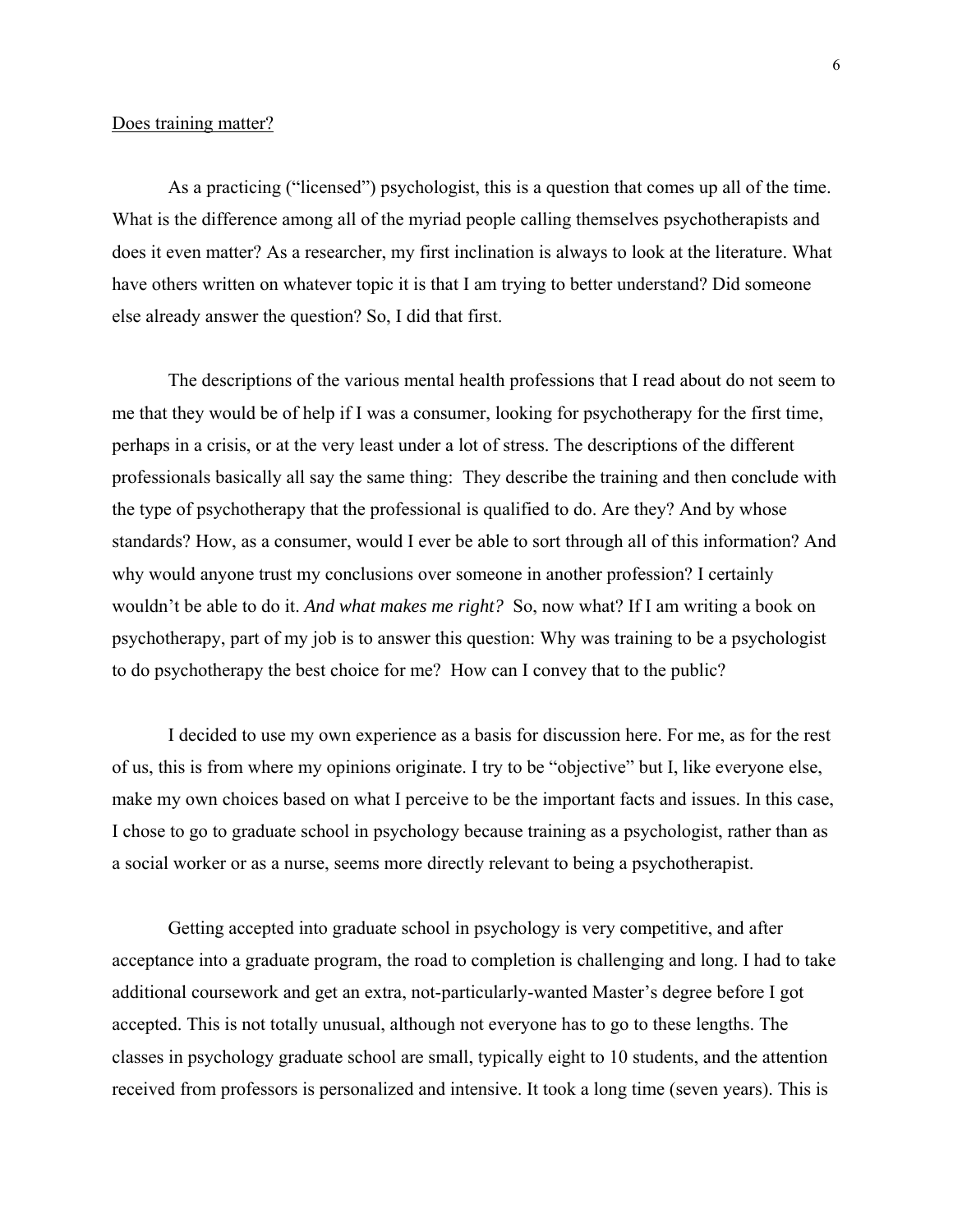fairly typical, in that psychologists have earned at least a doctorate (Ph.D., Ed.D., Psy.D.), which usually takes between seven and eight years. This means that psychologists earn a Master's degree and then study several years longer in graduate school to earn a doctorate degree. I was required to select a specific topic (pediatric diabetes), and design and complete a research project under the guidance and examination of a committee of four professors. This allowed me to put my broad and general psychology foundation to work, using the example of a specific problem. Then I could apply those skills to other topics about which I wanted to learn more as I developed and expanded my career. I acquired significant debt along the way, and I gave up years of youthful fun in the service of getting trained. It was a big sacrifice, and I still believe that it was worth it.

The courses offered in psychology graduate school seemed to be a better preparation for me to do psychotherapy than courses on community relations and resources, adult and child welfare, case management, casework, administration, or nursing, discharge planning, and community outreach, all of which are incredibly important*.* Part of the appeal for me of getting trained as a psychologist was also that psychologists are the only professionals trained and licensed to give standardized psychological evaluations which can provide details about diagnosis to help with psychotherapy (see Chapter 1). I learned a lot from doing these evaluations when I was on a Child Study Team and it still helps me to tailor psychotherapy and find the right services for my patients. (Please visit my website drpeggyrothbaum.com, under writer to see When to Refer Pediatric Patients for Neuropsychological Testing). Although some social workers now get doctorates that focus on psychotherapy rather than community relations and resources, adult and child welfare, case management, casework, or administration, earning a doctorate in psychology still seemed to me to be the most direct and thorough route to reach my goals.

By training as a psychologist, I built a thorough foundation in different aspects of development such as social, emotional, physical, intellectual and learning processes, memory, language development, behavior, and family and other relationships, health psychology, and problem solving in addition to those on mental health, psychotherapy, intellectual and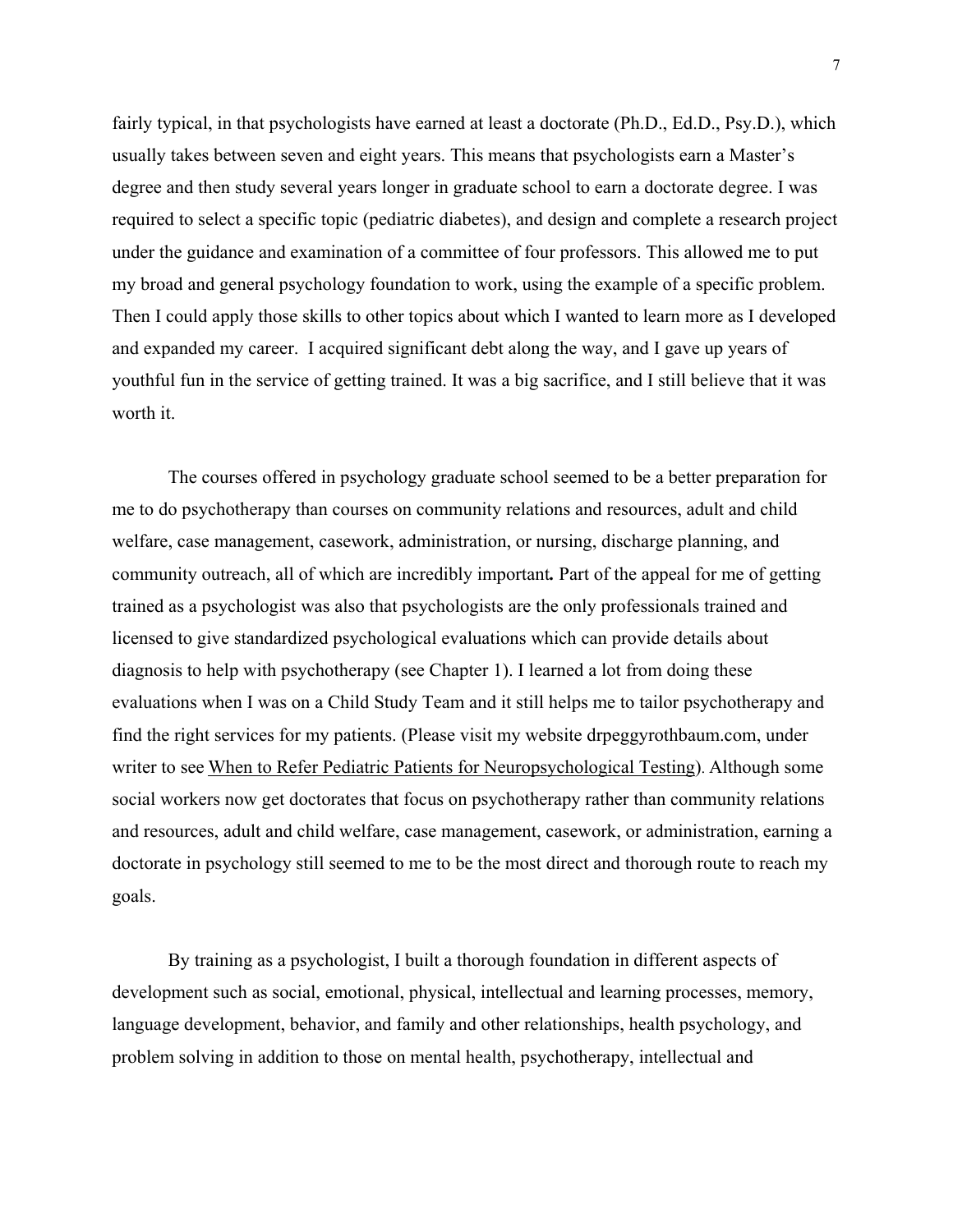personality testing, to name a few areas of clinical work. Learning about the entire lifespan--from infant to child to adolescent to adult--was included in my training.

Building on this foundation, I expanded my training and practice to include coping with chronic illnesses, recovering from trauma and abuse, and managing learning and neurodevelopmental difficulties (ADD, ADHD, various learning differences). This is in addition to my more general areas of practice such as coping with depression, anxiety, and stress. Please visit my website drpeggyrothbaum.com for more information. Having this solid foundation allows me to look at the big picture of what patients bring into my office. Specific topics were not taught separately from a foundation of general principles. For example, I don't see sensory integration, social skills, parenting, adolescence, obsessive compulsive disorder, insomnia, panic attacks and other issues as separate issues that stand alone. Rather, they are part of a whole picture of a person's life, which must be integrated to allow for greater understanding, to give a full, thorough, more complete understanding of the patient's life and to produce holistic solutions.

I experienced the difference between having a Master's degree and a doctorate when I was in school. In graduate school, I decided that I wanted to do research as well as psychotherapy when I graduated, so I needed to get some additional training. While I was earning my Ph.D. in psychology, I earned a Masters (Ed.M) in Educational Statistics and Measurement. It required 30 hours of additional coursework. I would have loved to continue on to earn the doctorate, but financial and time constraints would not allow it. I knew many of the students who were continuing on and one fall semester, as I was taking one of my last classes, many of them were in the same class. But they were also taking courses working toward the doctorate at the same time. I remember that about half way through the semester, they were already so far ahead of me. They had learned things that I had not learned, and in fact still haven't learned, and they understood the coursework in much more depth. It was obvious to me, at that early date, that there was a significant difference between my Ed.M. and their Ed.M. plus Ed.D. I fell behind quickly. It still makes me somewhat sad that I do not have all of the skills that I need for my research projects.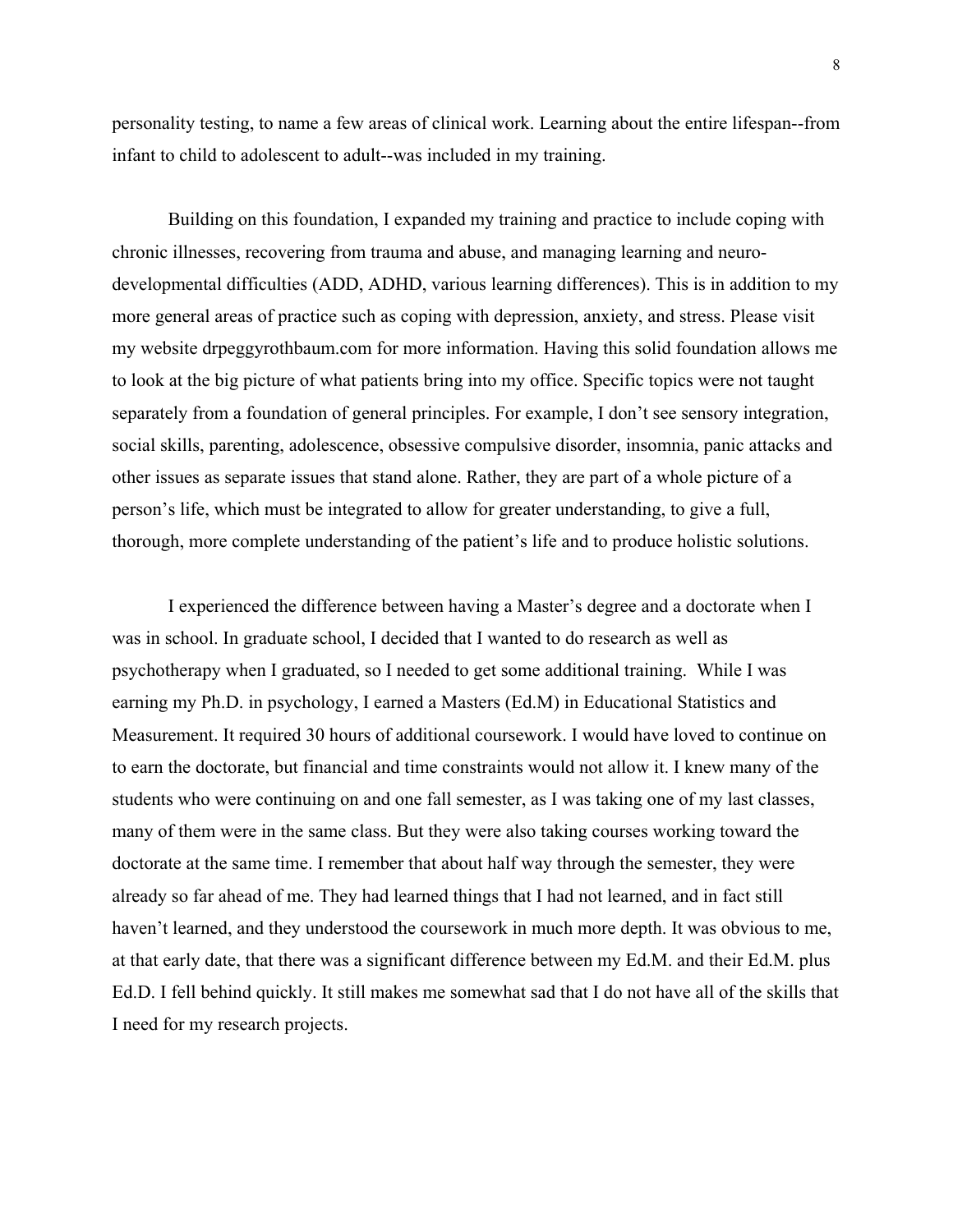Another way that I learned firsthand about the ways in which the differences in training matter was actually through my experience as a psychologist. I decided that I wanted to focus on development throughout the lifespan, not psychopathology or mental illness. So, I earned a doctorate in developmental psychology, as opposed to clinical psychology, and thus had to do extra coursework to get licensed as a psychologist. I like the perspective that I chose and I like looking at issues that the patients bring into psychotherapy as part of development: They are normal given the circumstances of the patient's life and can be "caught up" and healed. This has positioned me well to work with various types of trauma, patients with learning disabilities, neurological impairments, and chronic illnesses. I love this kind of work.

However, as a result of my training, there are also gaps in my knowledge which limit the way I practice and what I feel competent doing. I have no experience working on an inpatient psychiatric unit. I have no training in substance abuse. I have very little training in adult assessment and adult psychological evaluation (although, as I mentioned earlier, I was on a Child Study Team for a year and a half). I have not worked with patients who have made suicide attempts in the past. I recognize these limitations and do not work with patients in my practice with these issues. I have other strengths and recognize what I cannot do. I suppose that if I went back to graduate school or took more courses at a training institute that might help. But I am happy this way. Further, I am fortunate to have a supervisor (see below) who has expertise in those areas that I do not, and can provide guidance when necessary. In addition to all of the unconscious material that the patient and psychologist bring into psychotherapy, there is the intellectual competence that is required by the psychologist. Having expertise and recognizing when one does not have it is crucial.

Earning a doctorate is a good start, but continuing education does not end. After the two year required supervised hours after a doctorate, I continue to this day with weekly (paid) supervision by senior psychologists and take continuing education courses. My first supervisor- who taught me a lot of what I know and still use as a psychologist today--and I worked together for 10 years. She was the best imaginable fit for a fledgling psychologist. I then worked with three others before finding the best fit with a senior psychologist for my current professional level, and we have been working together for 13 years. I cannot image doing psychotherapy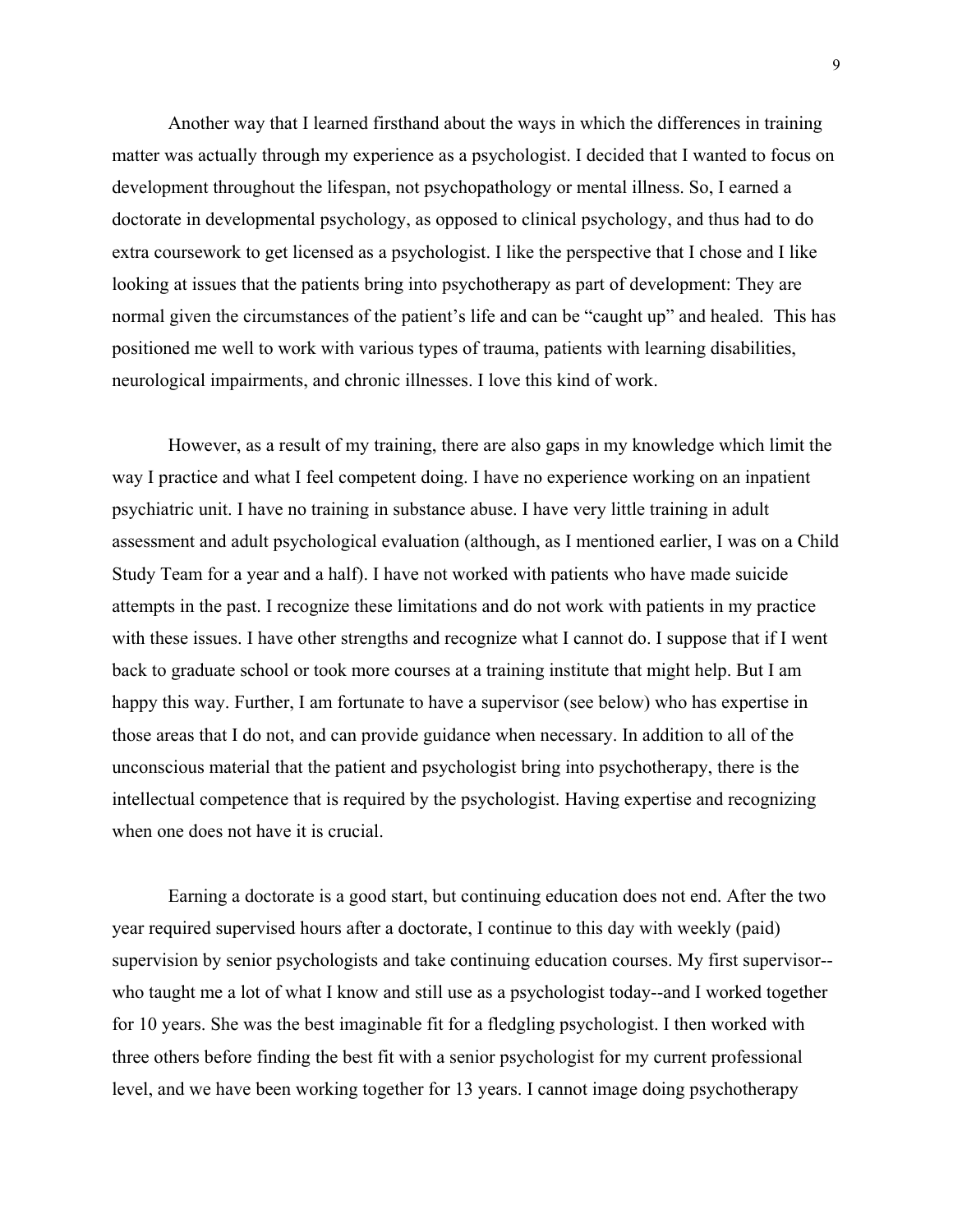without individual supervision, as well as the two or three peer groups with other psychologists that I attend monthly.

I believe that I made the right choice in terms of being the most effective psychotherapist possible. Training matters. Type, length, breadth, and content of training matter.

For more information on what psychologists do, how we are trained, and on psychotherapy, visit:

http://www.apa.org/helpcenter/about-psychologists.aspx http://www.apa.org/helpcenter/therapy.aspx http://www.apa.org/helpcenter/talk.aspx http://www.apa.org/helpcenter/psychotherapy-works.aspx http://www.apa.org/education/grad/faqs.aspx

## **The patient's contribution to why psychotherapy works and why psychotherapy fails.**

The failure of psychotherapy can be caused by the psychologist, the patient, or a combination of the two. First, it can fail if the patient is so overcome with fears that he or she cannot bear the thought of calling a psychologist to get started in psychotherapy. I often have new patients tell me that they got my name from their doctor a year or so ago. It is really hard to take that first step and make a call and then to make an appointment. People often feel that there is something wrong with them, they cannot be helped, or that they will end up in a hospital. These and other fears are quite common, although each person feels alone in having them. In my experience, the vast majority of the time, things are not as bad as you think they are.

Let's say you choose insight-oriented psychotherapy (See Chapter 3). How can this fail and how can it succeed?

My new patient, Mary, has had many previous psychotherapists. She was severely traumatized as a child, and she says that one of her previous psychotherapists was nice, but didn't know what to do to help her. Another one was "freaked out" by what was done to her.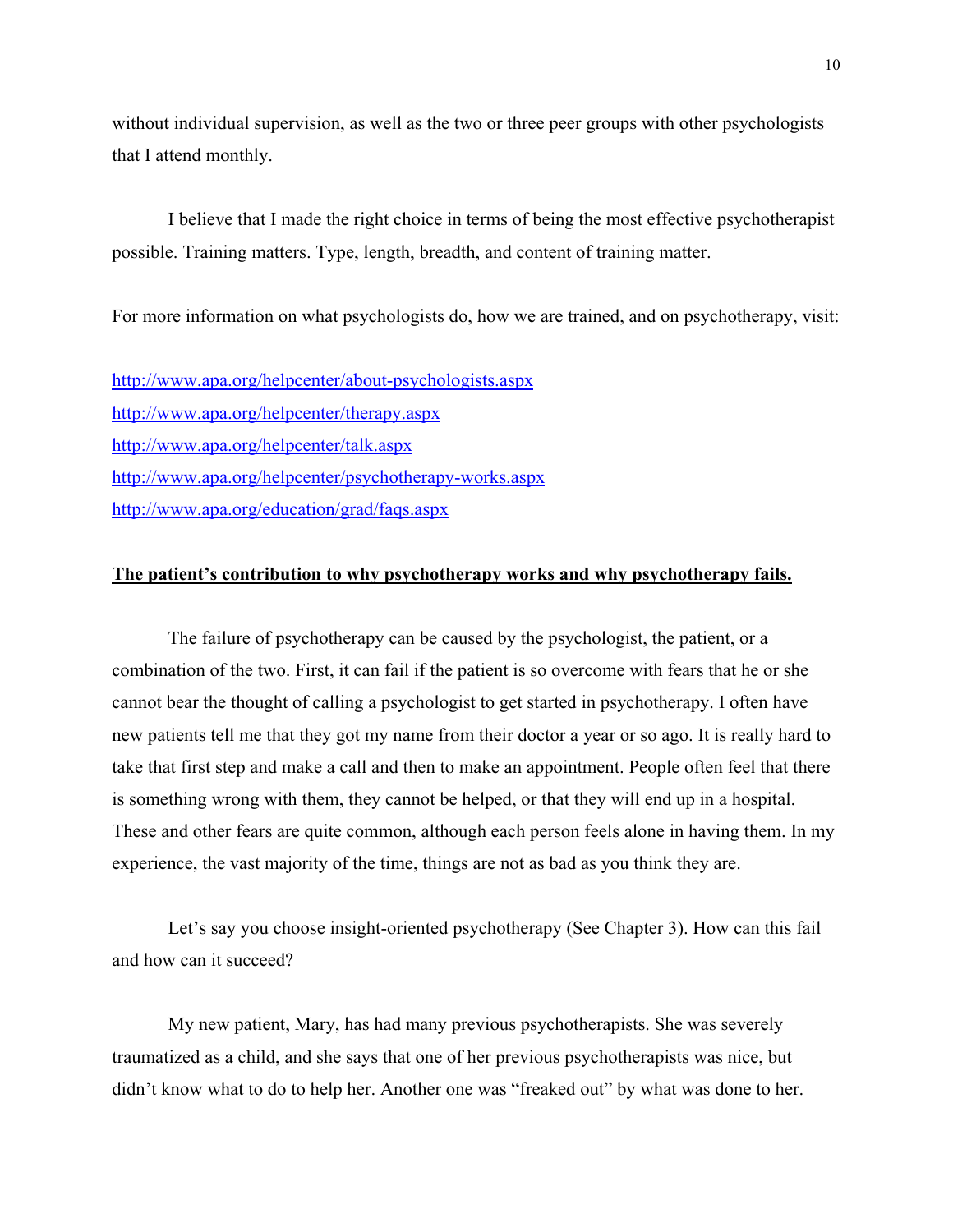This reaction, countertransference, (see Chapter 3) and can happen and can be a problem if psychotherapists either do not have adequate training or do not have sufficient backup, such as "supervision" with a peer group or a paid experienced senior psychologist. In time, this patient told me something that was, quite frankly, disgusting. I told her, "You didn't do it," but I was bothered by what she said and talked to my supervisor. My supervisor helped me to gain a fuller perspective and to help Mary, but it could have so easily gone a in a different unhelpful direction.

Many patients, particularly traumatized patients, often have multiple failed psychotherapies. This may have happened to you. If this happens, it is harder for both the patient and the next psychologist to be successful. This can create further emotions of anger, despair, and disappointment in patients, particularly trauma survivors. Survivors can feel like their worst fears are being realized and they really are "a hopeless case." Repeated failures also can lead some psychotherapists to decide that trauma survivors and people with BPD are untreatable. Sometimes this is because they have behaviors that interfere with treatment (see Chapter 6), such as making too many demands, being rude to the staff, or refusing to follow recommendations. Thus, the responsibility for successful psychotherapy lies with both the patient and the psychologist.

In addition to aspects of the psychotherapist's training and competence level, each patient makes a contribution to the success or failure of her own psychotherapy. See Chapter 6 for a discussion of behaviors that interfere with treatment. Basics such as showing up for appointments, minimizing self-destructive behavior, not making demands on the that are outside of the boundaries of what is being offered (phone calls, repeated requests for duplicate bills, calling the psychotherapist at home, to name a few), paying on time, and not being verbally abusive to the therapist are a few examples. Patient contributions to the failure of psychotherapy are often hard for policy makers, employers, and the public to understand. Why would someone apparently sabotage their own treatment, especially if they are claiming to want and need help? Transference, resistance, and other unconscious concepts are challenging to the uninitiated and do not necessarily make sense. Managed care companies, not understanding and not caring as they wish to save money, often become punitive, looking for excuses to cut benefits. It is a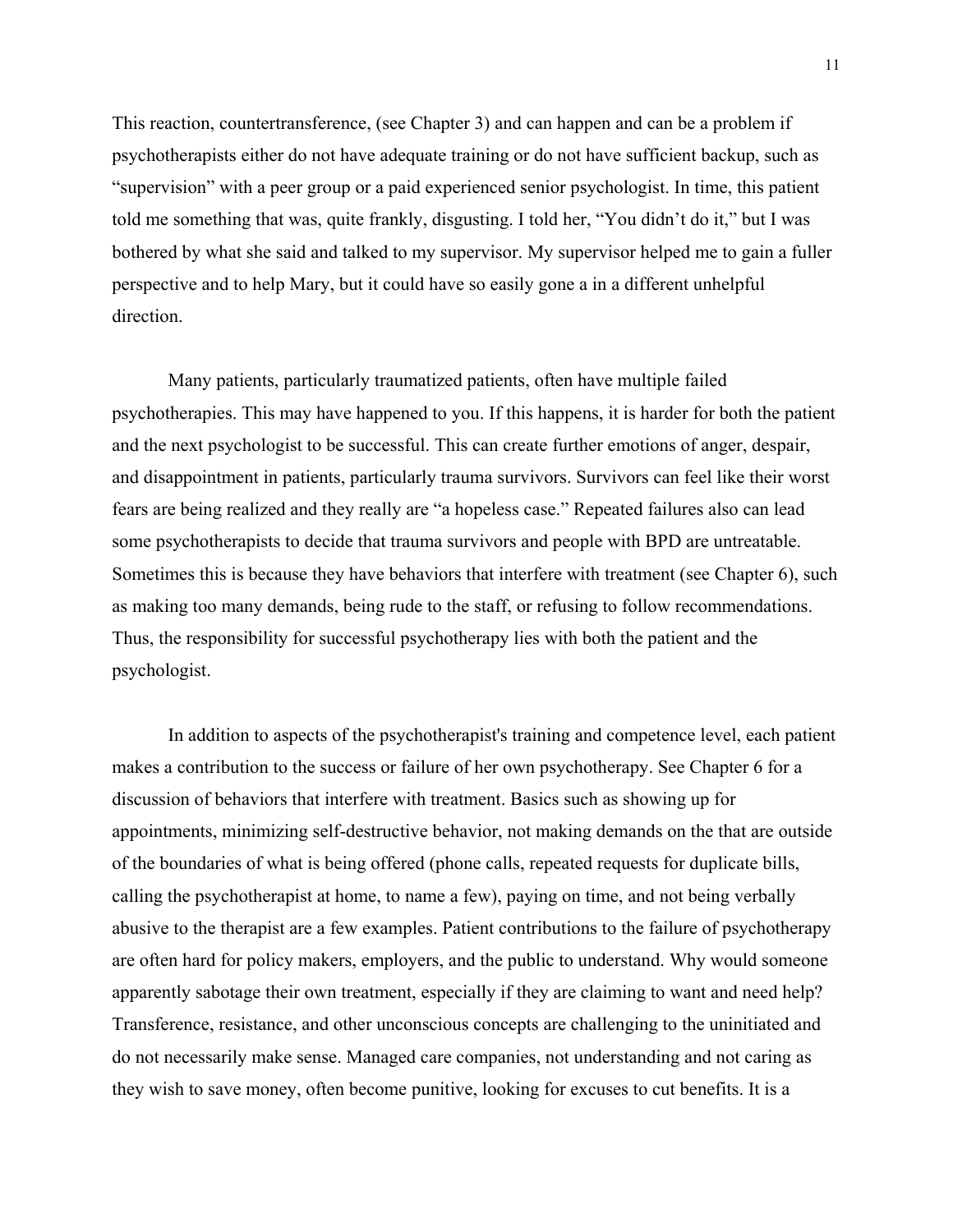delicate and difficult balance for patients between personal responsibility and the unconscious that they cannot or do not wish to recognize or legitimize.

Psychotherapy can fail if the patient's resistance is so strong that the patient is committed to repeating or reenacting the same scenario over and over again. For example, repeatedly cheating on lovers or being overly critical about small quirks will probably result in the relationship ending. This can then be perceived as proof that nothing will work out and that the patient will be left alone. If the psychotherapist is able to help the patient see the pattern and take responsibility for it, psychotherapy has a better chance of succeeding. But even with a competent psychotherapist, the patient may prefer to continue the pattern, believing that they are right. As my mentor says, "Just because it is a perfect transference doesn't mean that you can do anything about it." The patient has to help.

Psychotherapy can also fail if you, the patient, are looking for a quick, easy, cheap fix. Just as it took time for you to accrue your traumas, painful memories, worries, difficult experiences, losses, dashed hopes, dilemmas and questions about life, mistakes, and other experiences, it will take time to solve them, work them through, and come out on the other side. Our society wants a quick, easy, cheap fixes for everything. We want it NOW. We don't want to have to put in the time or the money. One of the fears about psychotherapy that looks at the past is that it will be endless (see Chapter 2). We all certainly know those stories. But my motivation to work with you towards your "graduation" from psychotherapy begins as soon as you walk in the door of my office. My goal is to do your psychotherapy with you and get you out so that you can go on with your life. You can always come back, and I will be flattered if you choose to work with me again in the future. I realize that it is might take longer than you want it to take. But if you stick with it, past all of the bumps, resistances, and impasses, you will be rewarded with a richer and more peaceful inner life and the ability to better meet your goals. It's likely that before we met, you would have tried several short-term quick fixes and found that they did not work. If you think about all of the other tasks in your life, when you did them thoroughly and did them well, that produced a better outcome. You may have had to try more than once. This is also true of psychotherapy. On the other hand, keep in mind that sometimes psychotherapy is short,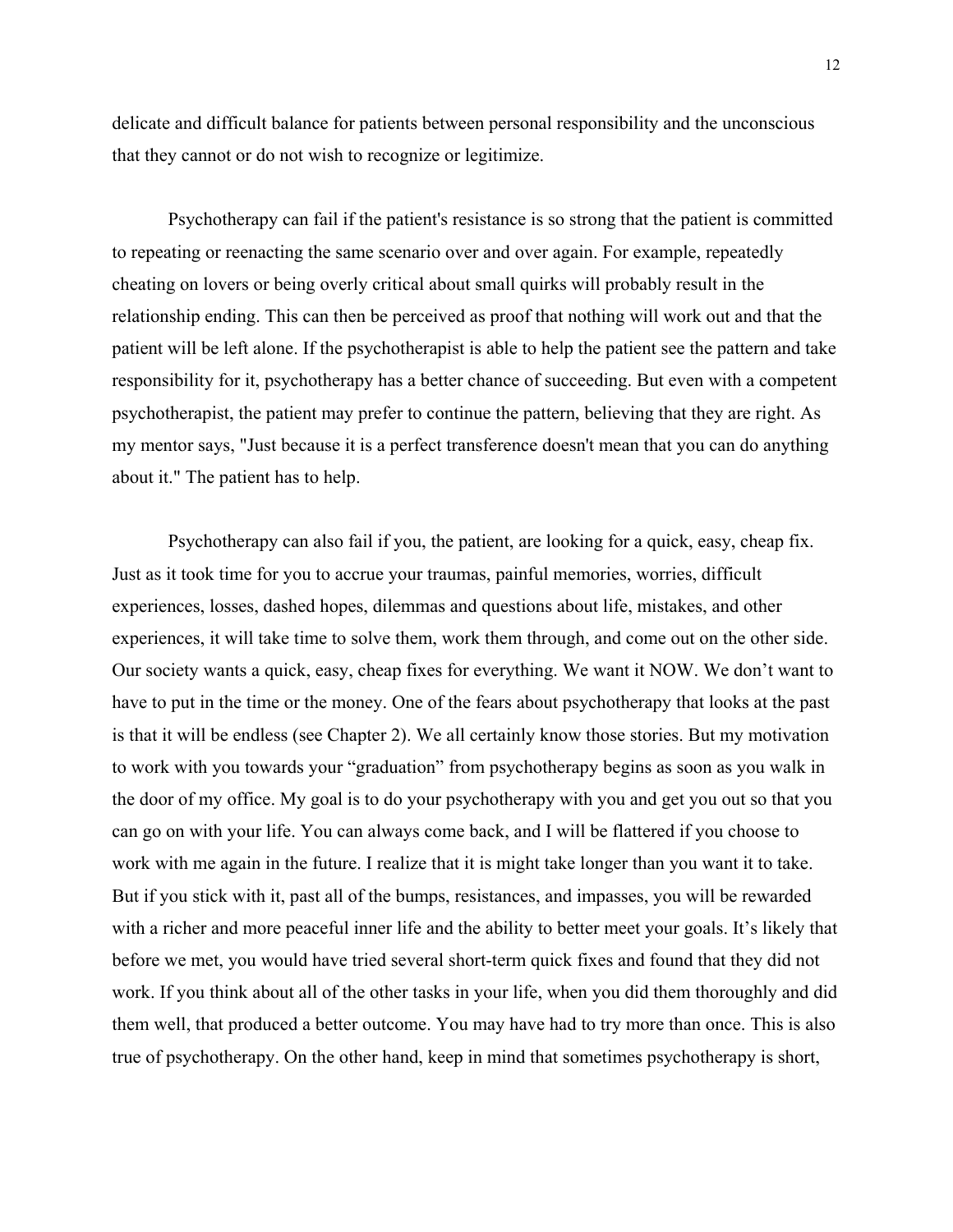and that this may not necessarily be the same as a quick fix. That might be all that is necessary for you to feel that you have reached your goals.

Below are some examples of difficulties that can happen in psychotherapy and how they can be worked through by the patient and the psychotherapist together.

Sylvia was physically abused as a child. Her father hit her and her siblings, sometimes with his hands, sometimes with a belt. She was a single parent for several years, with two daughters and one son. It has been important to her not to be abusive to them in any way. She is currently in a second marriage, having left the first husband who was irresponsible financially. The second husband is basically a good man, but he was raised by a cold, distant mother and an often-absent father. No surprise, he has some temper issues. A couples psychologist, in response to my patient's statement during a session that her husband was verbally abusive to her, said, "Abuse is a form of caring." Can you imagine? I opened my door to see my patient sitting in my waiting room shaking, waiting for me to reassure her that this statement was wrong. I was furious! I implored both of them to let me try one more time to find them a psychotherapist who could help them. I apologized for the inept referrals that I had made. I talked about how important they were to me. It went much better. They did well. My patient and I spent a fair amount of time in our sessions talking about forgiveness. What does it mean to forgive and give another chance? No one in her family had ever apologized for anything and they had certainly done things that were not easy to forgive, if at all. My patient was able to see that this was a possibility that she had never considered before.

Much earlier in my working relationship with my patient, I had been talking with her about respecting my office policies and my work boundaries (see Chapters 5, 6). She paid me late and cancelled frequently. First I dealt with it on a surface, cognitive, behavioral level. This was what I could offer. I am running a business. I am only one person. But I also wondered with her if there were any situations where her own boundaries had been violated and if there had been attempts in her life by other people to try to pressure her into doing things that she could not do and that she had already said that she couldn't do. After working on these issues for several weeks, during which the behaviors continued, she finally started to cry. She said that she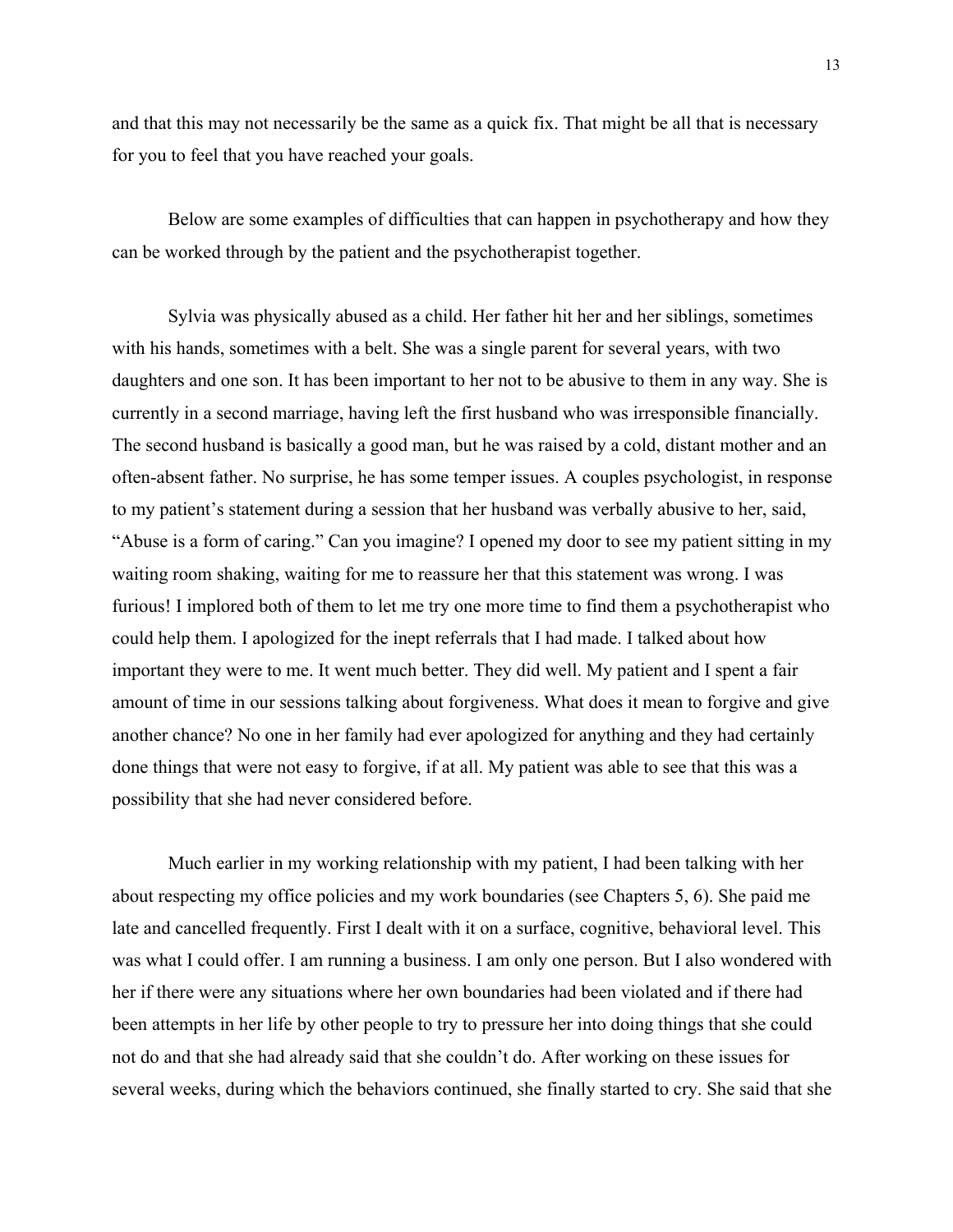had no idea what I was talking about, but that she respected and trusted me enough to assume that I was trying to tell her something important. She wanted me to explain it again.

#### A leap of faith.

She understood and changed her behavior. Then the "real" work began. She began to think about and describe what it had felt like growing up with a father who did not respect her boundaries. He did not respect her physical boundaries in that he hit her. It didn't matter that it hurt or that it was wrong, he did what he wanted to do. As we worked together, we explored the possibility that she had married two abusive men--although they did not hurt her physically--as an unconscious reenactment of her childhood experience with her father. It was such an impressive accomplishment that she was not abusive with her own children. However, as reenactments often go, to try to be different she was sometimes too lenient with her children, especially her son, just as her father had been with her brothers. She also observed that sometimes she was too harsh and critical with her daughters, replicating part of her childhood experience.

We began to pay attention to her feelings when dealing with her own children. Under what circumstances was she too lenient or too harsh? What happened? Then what happened? How did she feel at the time and then afterwards? When was she able to perceive her impulses and catch herself from acting on them? What did her children say and feel? What could she do differently? How did she then feel? How did that affect her relationships with her children?

We also turned our attention to how these scenarios played out at work. Who tried to push her to do things beyond her assigned responsibilities? How did that happen? Who was discourteous to whom at her job? How could she set limits and boundaries while still fulfilling her responsibilities at her job?

As we worked, my patient gained more and more insight into her feelings and how they affected her behavior. Her feelings changed and she was calmer and more self-assured. She didn't feel like a victim or like her life was out of control. Her self esteem improved. Her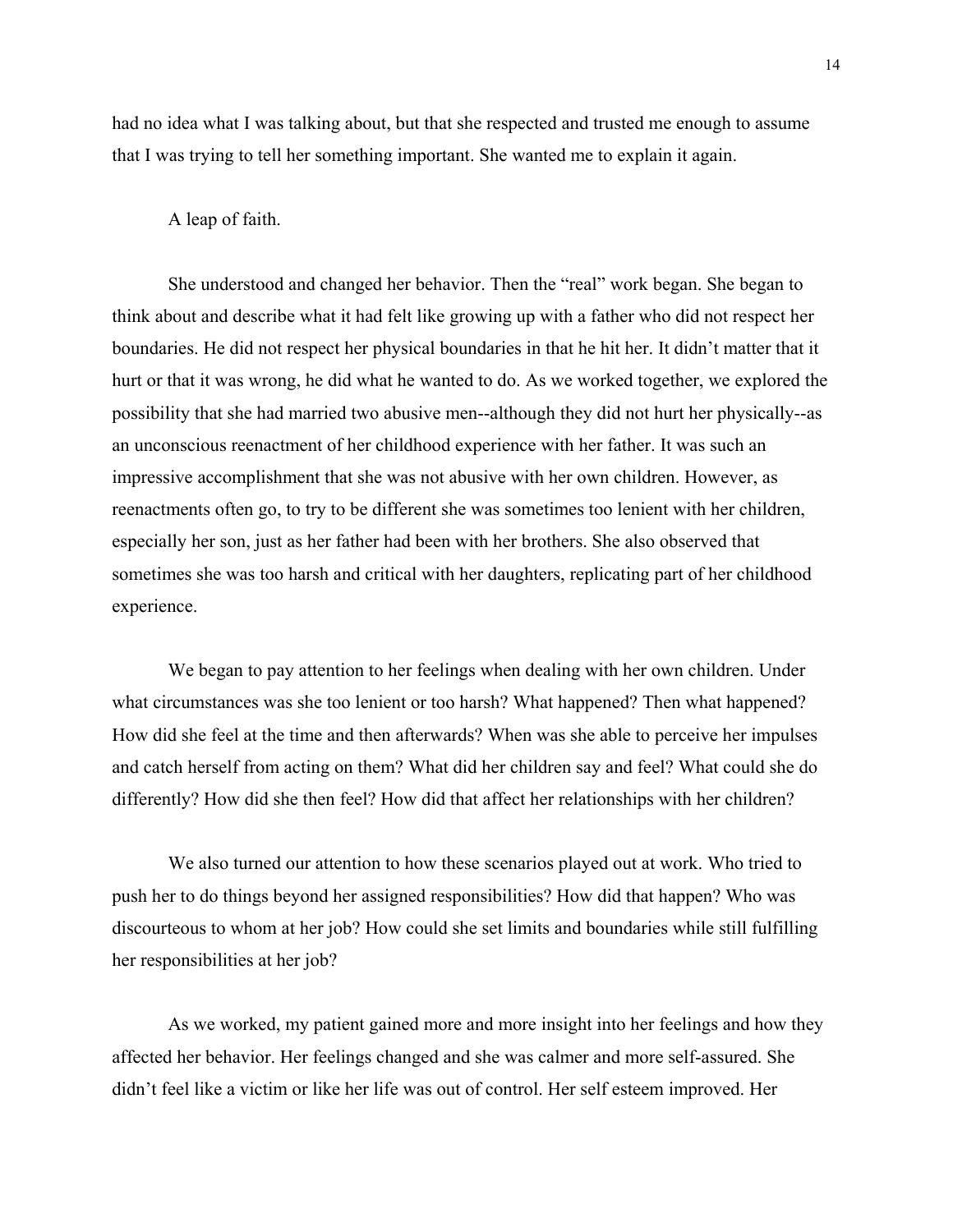relationships improved. She was more successful at her job. By connecting the past with the present, we changed the future. By directly addressing her feelings, she was able to recognize her impulses and change her behavior.

In another example, Joanna had multiple surgeries as a child due to a serious car accident. She was in the hospital for days or sometimes weeks at a time. Her parents felt helpless during these hospitalizations, and reduced their own stresses by buying Joanna lots of gifts and treats. They also had to take a lot of time off work without pay. They never really managed their money well, and by the time that Joanna was a teenager, they were deep in debt. They declared bankruptcy, but continued to accrue debt. Joanna expected to emerge from college with significant debt herself. She also found herself doing a lot of behaviors common to trauma survivors: spending too much money, having unprotected sex, connecting with boyfriends who drove fast cars, smoking, eating, and drinking too much, and other self destructive behaviors. Life had always been beyond her control, so what was the harm in doing these things? She ate to comfort herself, a habit that had been established when she was in the hospital. This in turn made her feel worse about herself, as she continued to gain weight. She felt hopeless and out of control.

Finally, as a young adult, she found herself having panic attacks and feeling depressed and decided to enter psychotherapy out of desperation. Nothing felt connected to anything until I began to wonder with her if she saw any patterns.

First, we spent time talking about Joanna's memories of being in the hospital. She had many painful procedures, over which she had no control. They saved her life, but it felt like she was being tortured. In some ways, when she felt out of control with her drinking and smoking, at least it was familiar. When she felt sick or scared by some of the risks that she was taking, that also felt oddly familiar. At least she wasn't alone with it, because sometimes she was with her boyfriend and she knew that he loved her. Joanna missed a lot of her childhood because it was interrupted by pain and medical procedures. She had trouble making friends. It always seemed that when she returned to school after an absence due to hospitalization that everyone already had friend groups established and a few of her friends had moved. She didn't know how to go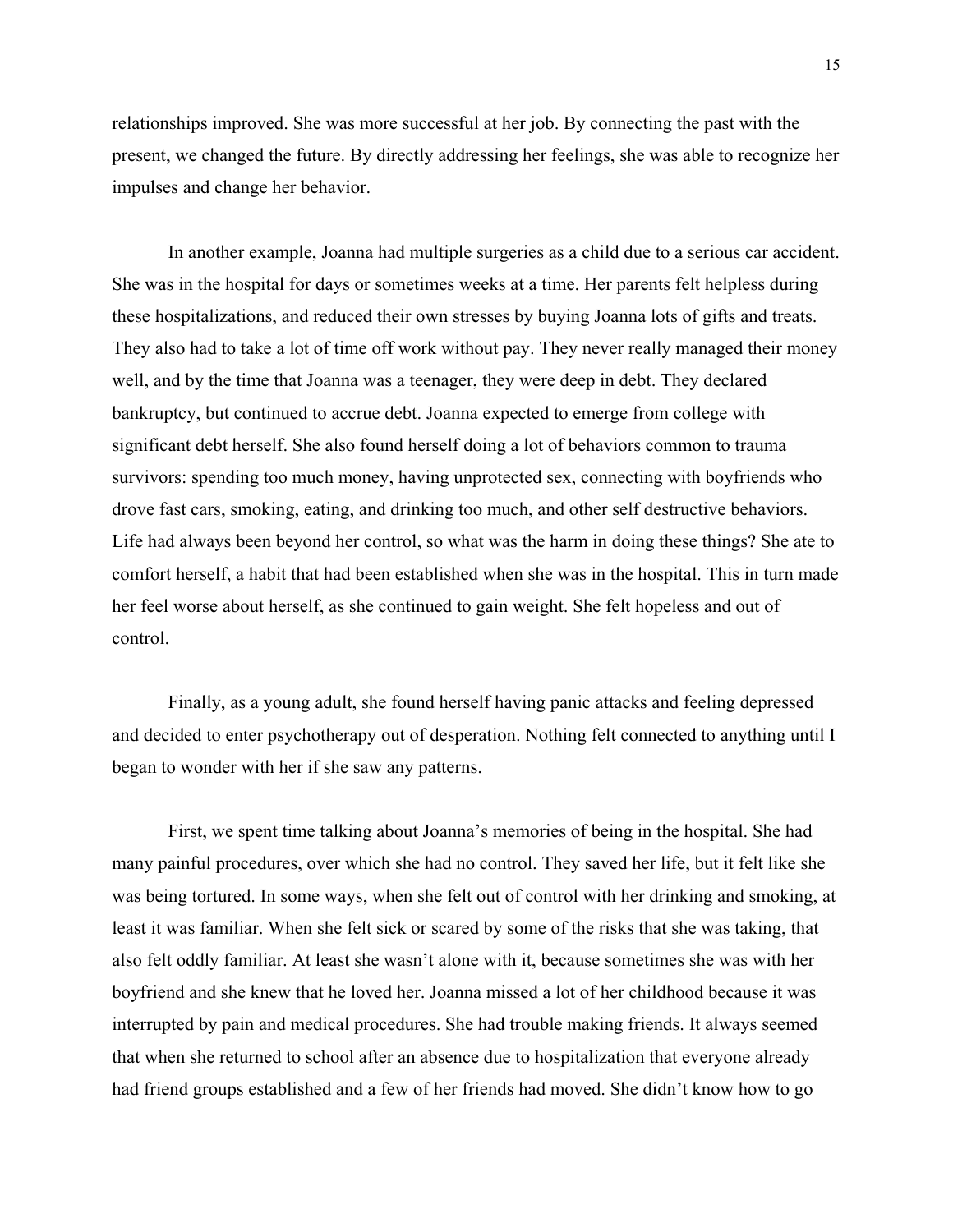about getting herself included. She was lonely. So she accepted anyone who was available or approached her as a friend because it was better than being alone and she liked being liked. As we explored her choices, it occurred to her that making bad choices in friends and boyfriends actually placed her in a situation where she was out of control because of her own choices. The same thing was true with drinking, smoking, having unprotected sex, and other risky behaviors. It felt like she was in control and making her own choices, but in reality she was replicating the trauma of her childhood. As we examined her choice and her emotions over time, she was able to stop doing the at-risk behaviors, save money and spend her money wisely, and find a lovely nonabusive husband who completely accepted her past without judging her.

Another example is Sam. Sam is a young man whose mother died when he was five. He barely remembers her, but feels that she was very wonderful and loved him very much. She was ill with cancer before she died a slow death. His father became very depressed after his wife died. Sam was mostly raised by his maternal grandmother. He remembers always feeling emptiness inside and being lonely. After working with Sam for awhile I began to suspect that he had undiagnosed ADHD. School had been difficult for him, although he seemed bright. He had trouble keeping a job and often moved on for seemingly minor reasons. He was in and out of relationships with women. He had a sense that his constant seeking comfort and the "perfect" woman was somehow related to the early loss of his mother. He was ready to make those connections. It was hard for him to trust and believe that people would always be there for him and meet his needs. He often got angry when he felt that he was going to be abandoned or that his needs weren't going to be met. This played out in his difficulty learning to trust me, making demands for extra time outside of the sessions that I could not meet, and learning that I did not mean to hurt him when I inquired about possible connections between his past and present or could not meet one of his requests. Sometimes we reached impasses where he felt that I wasn't hearing him and I felt that I was out of ways to help him see that I wasn't doing what he thought that I was doing. A couple of times it seemed like we were really stuck and wouldn't be able to move forward. We both just kept at it until we were able to connect better and he reached a new understanding. He had a particularly tough time when I went away for vacations. He finally understood that I needed a rest just like everyone else. It had nothing to do with him or not wanting to work with him. We also came to understand how his undiagnosed ADHD affects so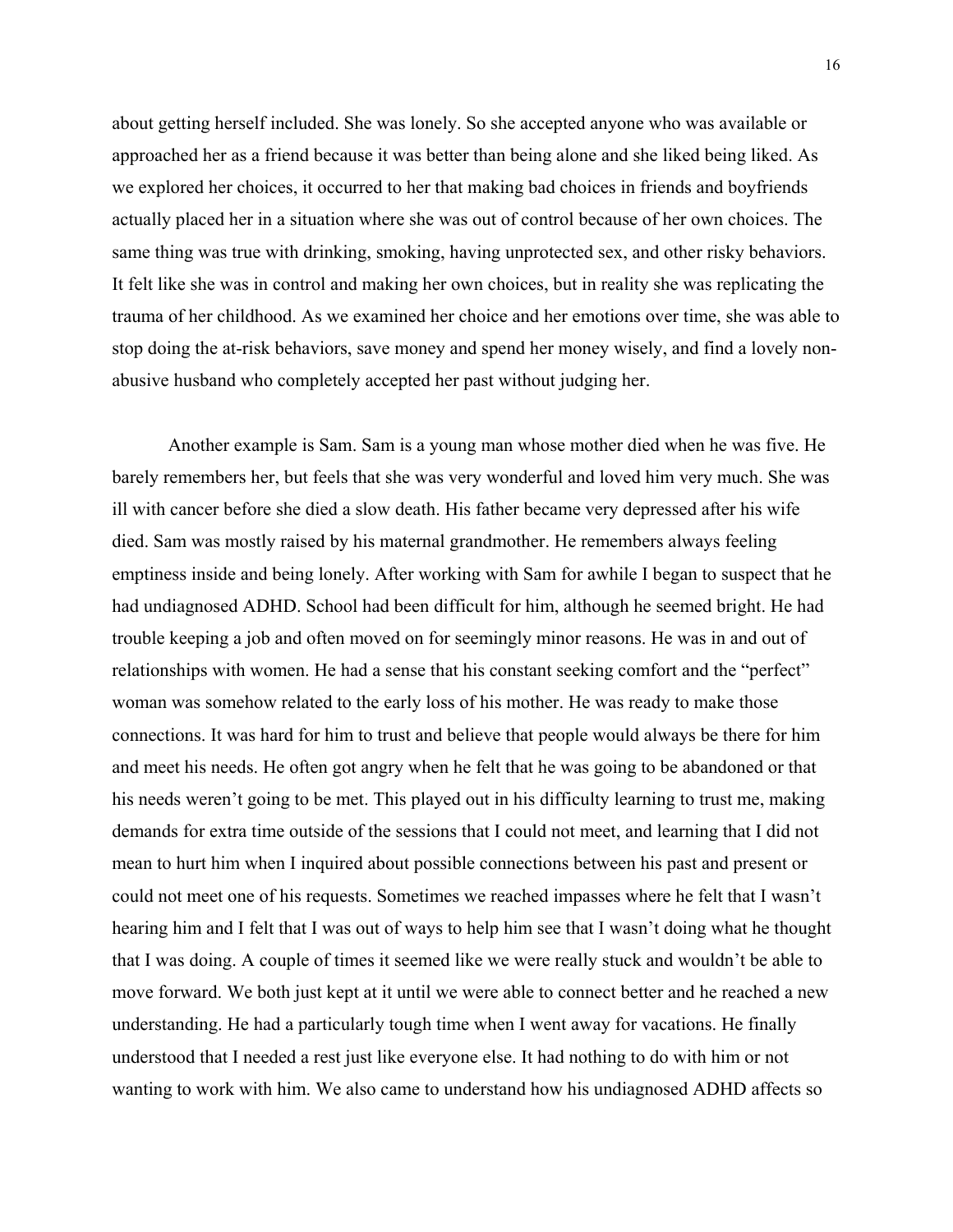much of his life. He did not want to take medication, choosing instead to learn to slow down, relax his mind, and think through all decisions carefully.

After learning to trust me through the ups and downs of our working relationship, Sam was able to transfer that experience and seek out and maintain a relationship with a nice young woman. He was able to better recognize and talk through his fears about being abandoned and alone. They still nag at him from time to time, especially when he is feeling vulnerable, but he accepts them as part of his life and deals with them as if they were a weak ankle. *Go carefully and rest from time to time.* Seek support and comfort when needed.

The courage and persistence of my patients allowed them to stay engaged in psychotherapy all the way through to the end. My training as a psychotherapist, particularly as a psychologist and particularly as psychologist who does psychoanalytic psychotherapy allowed me to do my part in these success stories.

 In summary, psychotherapy can help improve coping with both feelings and behavior. This conclusion is supported by evidence that comes from working with patients and from research. Patients can learn to improve coping, including having better relationships, where there is respect, cooperation and mutual needs are met. This improved coping will likely transfer to other relationships and situations as well. Navigating through the labyrinth of available mental health professionals can feel like an overwhelming task, especially for someone already not feeling as energetic as usual. No matter what you do, select a psychologist who is known professionally to at least one person you trust. Asking a pediatrician or family physician is often a good place to start. Neighbors or friends who have been in psychotherapy can often also recommend a psychologist. And be sure to select a psychologist who has a specialty that matches your specific needs. The person suggesting the psychologist will often know about this, and it can be verified with a call or consultation appointment with the psychologist. Remember, as in any other relationship, "chemistry" or the "match" makes a big difference as to how comfortable you can reasonably feel. The work can be hard, but it helps to start on comfortable ground.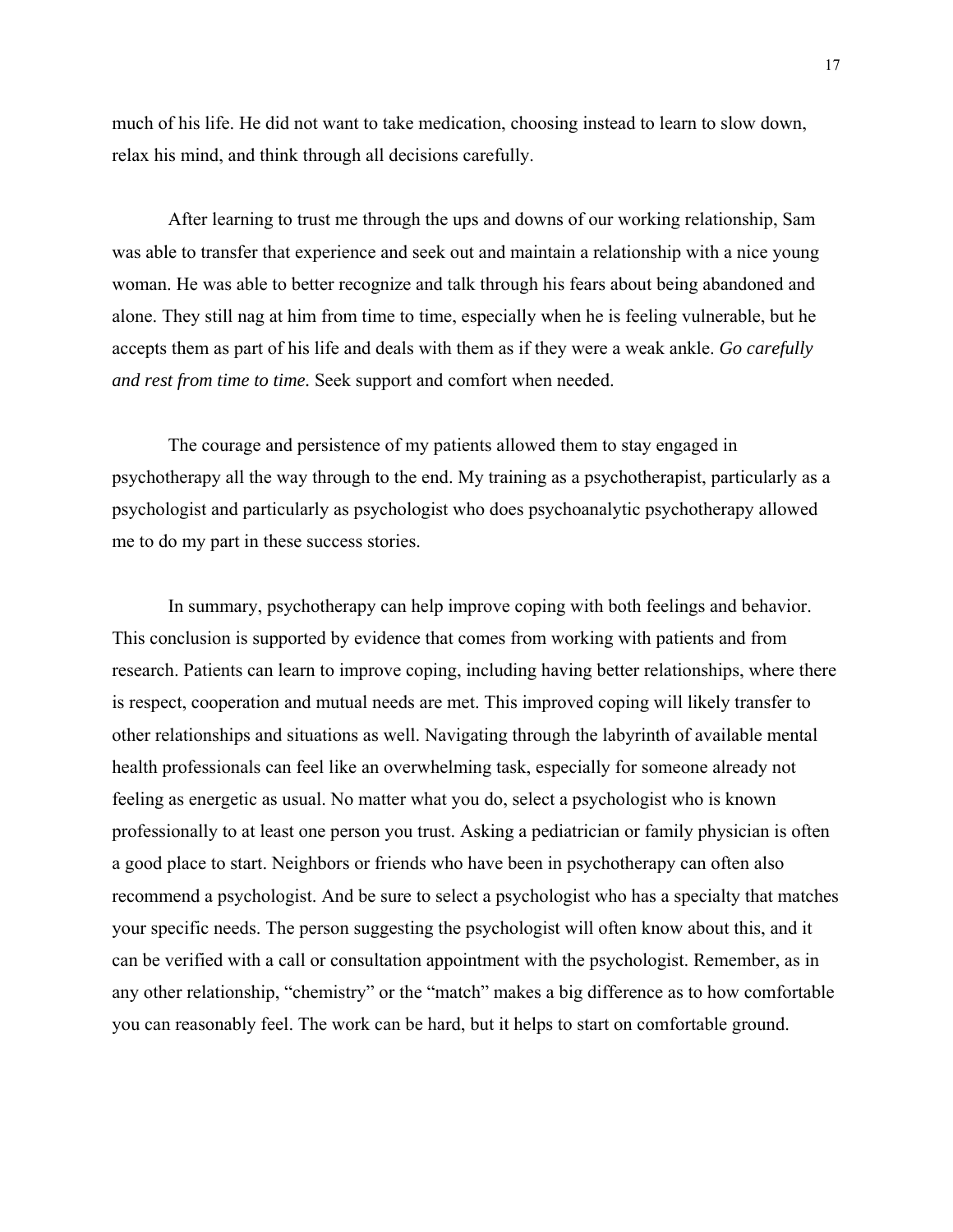## References

# APA

http://www.apa.org/monitor/2011/05/behavioral-health.aspx http://www.apa.org/helpcenter/about-psychologists.aspx http://www.apa.org/helpcenter/therapy.aspx http://www.apa.org/helpcenter/talk.aspx http://www.apa.org/helpcenter/psychotherapy-works.aspx http://www.apa.org/education/grad/faqs.aspx

Berenson, K. R., & Andersen, S.M. (2006). Childhood physical and emotional abuse by a parent: Transference effects in adult interpersonal relationships. *Personality and Social Psychology Bulletin,* 33, 1509-1522.

deBecker, G. (1997). *The Gift of Fear*. New York: Random House.

Duhigg, C. (2012). *The Power of Habit: Why we do what we do in life and in business*. New York: Random House.

Gladwell, M. (2005). *Blink*. New York: Little Brown and Company.

Mlodinow, L. (2012). *Subliminal: How Your Unconscious Mind Rules Your Behavior*. New York: Pantheon Books.

Miranda, R., & Andersen, S.M. (2007). The therapeutic relationship: Implications from the social-cognitive process of transference. In P. Gilbert & R. Leahy (Eds.), *The Therapeutic Relationship in the Cognitive Behavioral Psychotherapies* (pp. 63-89). London: Routledge.

J.C. Norcross, (ed.) 2005. *Psychotherapy Relationships that Work: Therapist contributions and responsiveness to patients*. New York: Oxford University Press.